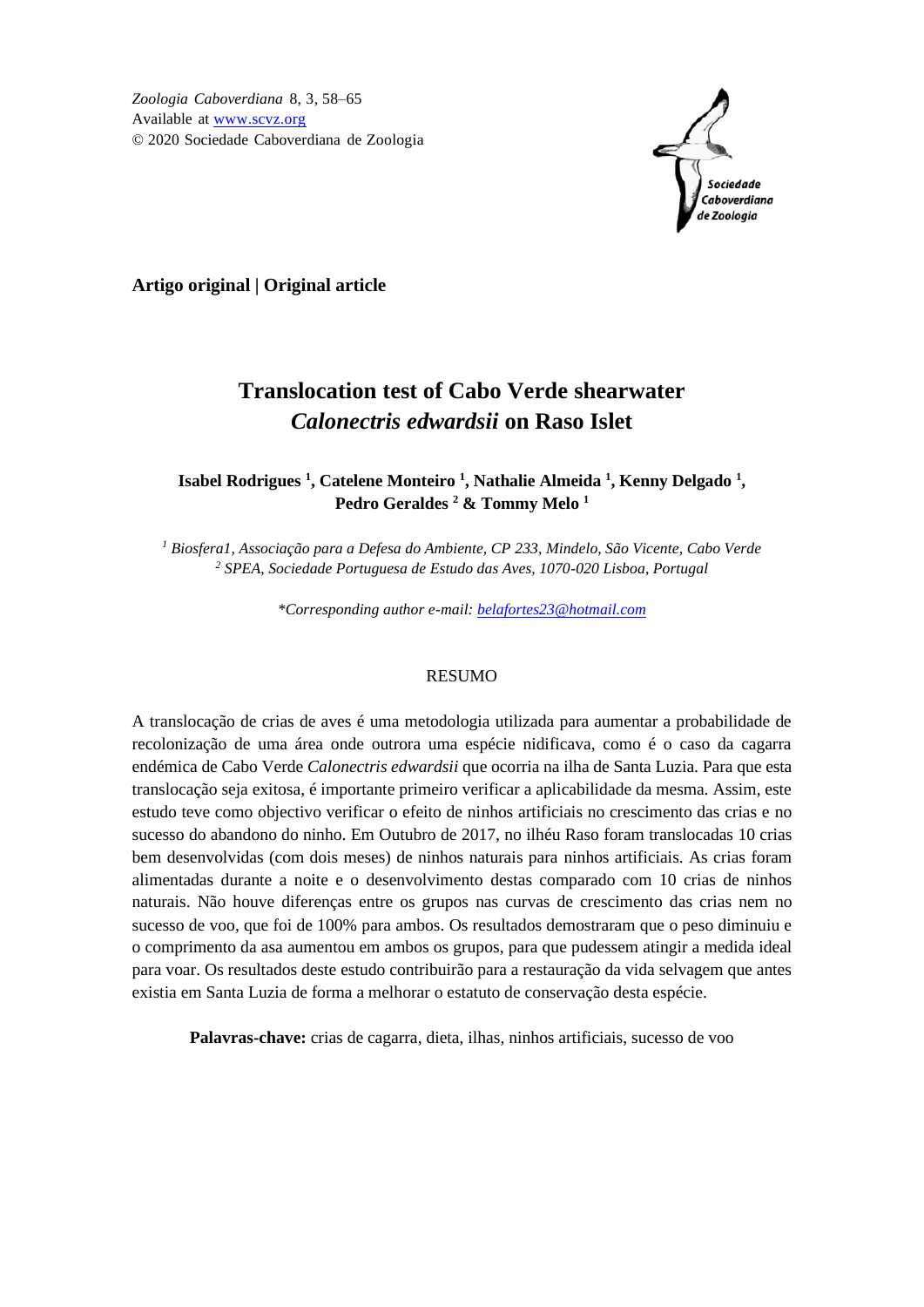#### ABSTRACT

The translocation of chicks is a methodology used to increase the probability of recolonization of an area where a species once nested, as is the case of the endemic Cabo Verde shearwater *Calonectris edwardsii* that occurred on the island of Santa Luzia. For this translocation to be successful, it is important to first verify its applicability. Thus, this study aimed to verify the effect of artificial nests on the growth of the young and their fledging success. In October 2017, 10 welldeveloped chicks (two months old) were translated from natural nests to artificial nests on Raso Islet. The chicks were fed during the night and their development compared with 10 natural nestlings. There were no differences between groups in the growth curves of the offspring or in the flight success, which was 100% for both. The results showed that the weight decreased and the wing length increased in both groups, so that they could reach the ideal measurement for flying. In this way, the results of this study will contribute to the restoration of wildlife that previously existed on Santa Luzia, in order to improve the conservation status of this species.

**Keywords:** artificial nests, diet, islands*,* fledging success, shearwater chicks

## INTRODUCTION

Seabird populations are declining worldwide and, in part, due to threats they face on land (Hazevoet 1994). Predation by invasive animals introduced by humans and human capture are the main threats to seabirds in their nesting areas (Semedo *et al.* 2020). These threats have already caused local extinctions of some species of seabirds (Lopes *et al*. 2015). Once the threats that caused the decline or local extinction of a seabird population have been eliminated or reduced to negligible levels, methodologies can be used to help in the recolonization of these areas (Geraldes *et al*. 2016). One of these methodologies is the translocation of seabird hatchlings from a reproduction area to the site where they were extinct. This procedure, defined by the movement of living organisms from one area to another mediated by humans, is complex and delicate. Knowledge of the biology of the species to be translated is essential, as well as its ecology.

Translocation, as a method of conservation, is undoubtedly an important tool, provided that certain aspects are taken into account, such as the intended objectives, choice of the adequate site, adequate transport of animals, efficiency in monitoring, feeding, possible threats that the species may face, among others. In other

words, very careful planning is required for a successful translocation. Some studies have shown that the provision of artificial nests can increase knowledge about the reproductive biology of species that nest in cavities and may become a tool for their conservation (Robertson & Rendell 1990).

The Nature Reserve of Santa Luzia is the largest natural reserve in the country and comprises the uninhabited island of Santa Luzia (35 Km<sup>2</sup>) and Branco (2.78 Km<sup>2</sup>) and Raso (5.76 Km<sup>2</sup> ) islets (Freitas *et al.* 2015). After Cabo Verde colonization, whalers used the islands regularly, introducing mice and rats (Lopes *et al*. 2015). Later the establishment of shepherds with their domestic animals (goats and cats) would lead to the introduction of more mammal species on the island of Santa Luzia (Lopes *et al*. 2015). This has caused the disappearance of the shearwater, as a result of predation on chicks and adults, and other seabirds, such as *Pelagodroma marina* (Hazevoet 1994). At present, no seabirds are known to breed on Santa Luzia, although the presence of feathers found in crevices and of a possible nesting bird strongly point to the possibility of Cabo Verde storm petrels *Hydrobates jabejabe* attempting to breed at the cliffs (Oliveira *et al*. 2013, Geraldes *et al*. 2016,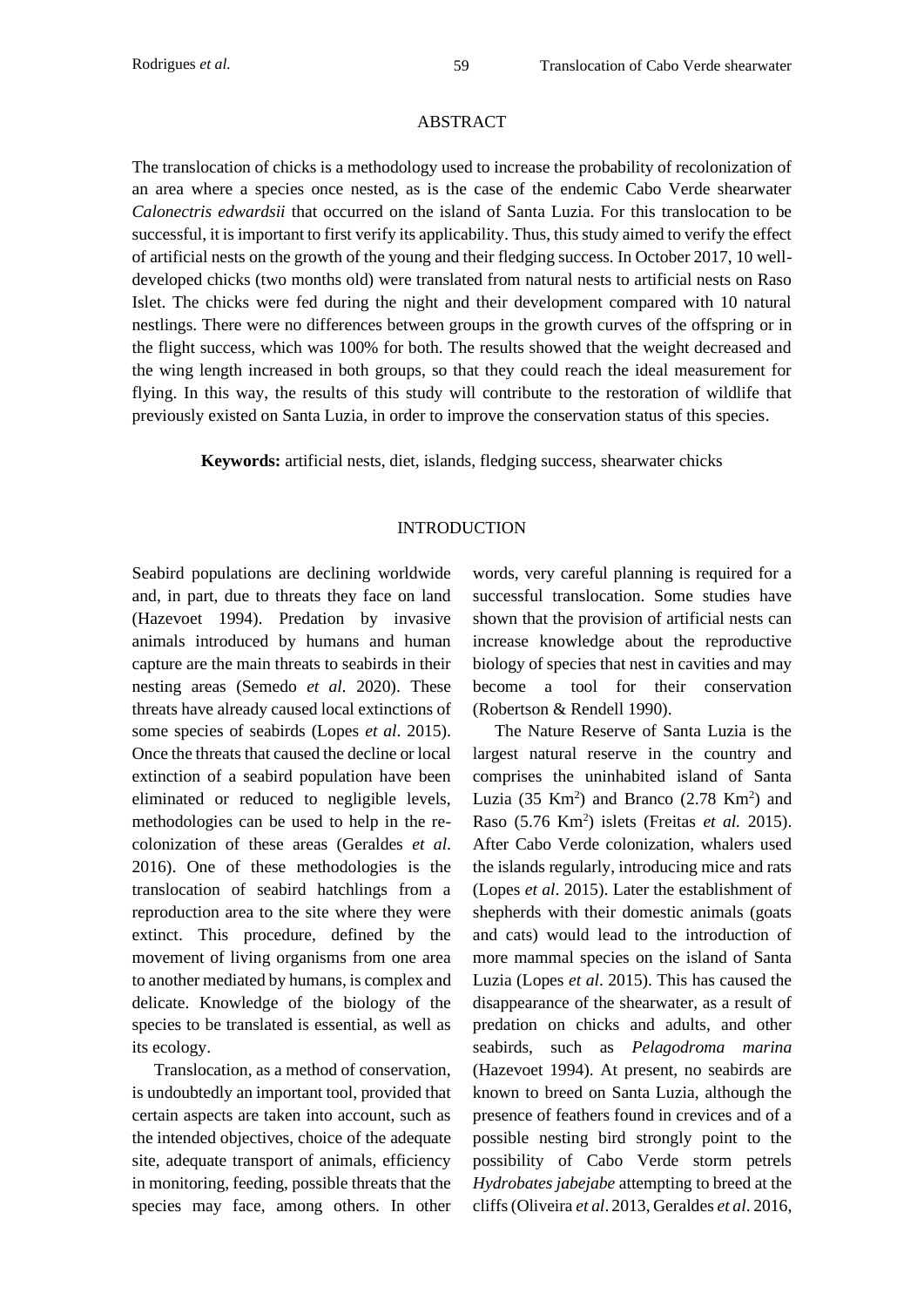# Semedo *et al.* 2020).

Santa Luzia has significant potential for seabird restoration by translocations once predators are removed because it is uninhabited, still has suitable habitats for their nesting and there are large colonies in the nearby islets (Hazevoet 2015). One of the main objectives of the local NGO Biosfera 1 is to restore the endemic species that existed on Santa Luzia, some of these dangerously isolated in the two islets (e. g. Raso lark *Alauda razae*), to improve their conservation status through their reintroduction (Geraldes *et al*. 2016). So, an extradition program of introduced predators has been carried out.

The Cabo Verde shearwater, *Calonectris edwardsii* (Oustalet, 1883) is an endemic species of Cabo Verde, classified as Near Threatened in the International Union for Conservation of Nature (IUCN) Red List (Birdlife International 2018), which uses different areas of the Atlantic Ocean during the non-breeding period (Hazevoet 1995). The species is classified as Endangered at the national level and also on Raso and Branco islets (Hazevoet 1996). Adults reach the breeding colonies during March (Hazevoet 2015). The laying of the single egg occurs in May and hatching occurs in July (Hazevoet 2015). The chicks are fed by both progenitors,

leaving before sunrise, for the sea in search of food, returning to the nest after sunset (Navarro 2007). The chick remains in the nest, alone or in the company of a parent until the fledging time, between late October and early November (Murphy 1924, Hazevoet 1995). Similarly to other Procellariiformes, Cabo Verde shearwater has a high reproductive output, however, they are unable to replace an egg in case of losing it or the chick, resulting in failure of that reproductive season. Usually, the species nests in holes on the ground or rock cavities that can be very shallow in accessible or inaccessible coastal areas, such as cliffs (Hazevoet 2015). Cabo Verde shearwaters on Raso islet feed on the most abundant commercial fish species, such as *Sardinella maderensis*, bigeye scad *Selar crumenophthalmus* or scad *Decapterus sp* species, and non-commercial prey, like keelted needlefish *Platybelone argalus lovii* or squid *Loligo* sp. (Rodrigues 2014). Knowledge of the diet of the species is important for a successful translocation of the offspring, since translocated chicks need to be artificially fed. The main objective of this study was to verify the effect of the artificial nests on the growth of chicks during their development and abandonment of the nests.

# MATERIAL AND METHODS

The Raso Islet (16°36'40.63"N, 24°35'15.81"W) is part of the Marine Reserve of Santa Luzia (Fig. 1) and it was declared as an Integral Reserve (Decreto-Lei Nº3/2003). It has an arid climate with a highly notable biological diversity (Freitas *et al.* 2015). Home to one of the largest populations of the Cabo Verde shearwater, Raso Islet is of great importance for the species. In 2018, a census

was conducted on Raso Islet, and 6544 breeding pairs of Cabo Verde shearwaters were estimated (Paiva *et al.* 2015). The presence of important populations of other species, such as brown booby *Sula leucogaster*, red-billed tropicbird *Phaethon aethereus* and the endemic Raso lark *Alauda razae* increases the biological importance of the islet even more (Hazevoet 1995).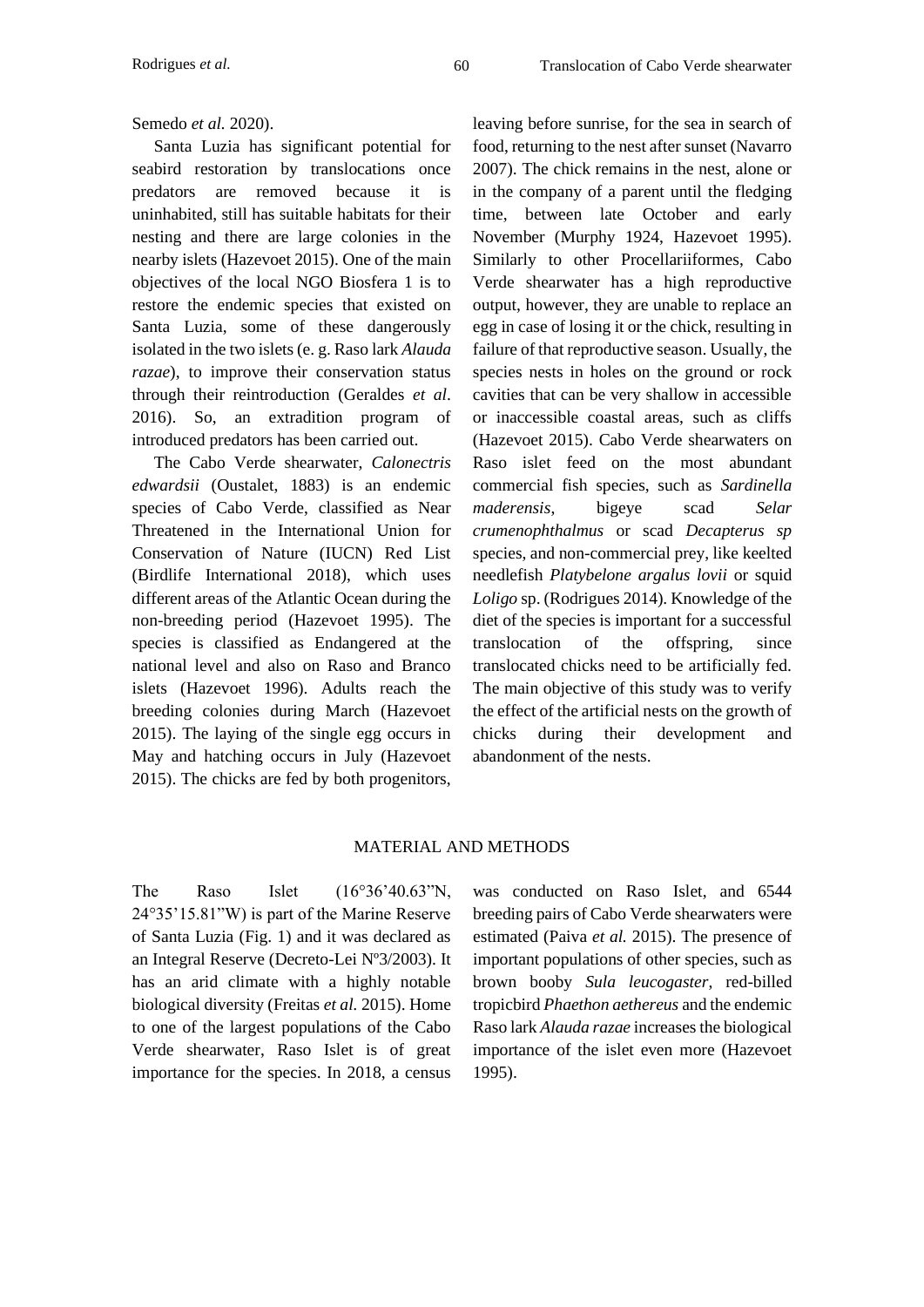

**Fig. 1.** Study site. Geographic location of Cabo Verde, Raso Islet in the Cabo Verde Archipelago, and the sites from where the seabirds were translocated (blue dot), and the artificial nets were set (orange dot).

In October 2017, 10 artificial nests were built on the southwest of Raso islet (Fig. 2). The nests were constructed with Bioflex cement and large stones, finishing with pebbles in front of the nest, to look as natural as possible. The site for the artificial nests was chosen and located in an area that is frequently used by shearwaters during the night. Subsequently, the nests were occupied by 10 chicks from the south of Raso. The translocated chicks were approximately two months old and from parents with successful reproduction in the past. The chicks, with indeterminate sexes, were randomly selected and were all well developed to facilitate the work (check raw

data here: [https://figshare.com/s/32624e8c](https://figshare.com/s/32624e8c%20376522cb629e)  [376522cb629e\)](https://figshare.com/s/32624e8c%20376522cb629e), since during this period they are less frequently fed as they need to lose weight in preparation for fledging (Hazevoet 1995). The chicks were transported in October 04 in dark bags to avoid stress. Chicks, with initial weight between 470 to 710 grams, were hand-fed every day at night 100 g portions of fresh white seabream *Diplodus lineatus*, mackerel scad *Decapturus macarellus*, bigeye scad *Selar crumenophthalmus*, Cabo Verde mullet *Chelon bispinosus*, and one species of mollusc, the Atlantic white-spotted octopus *Callistoctopus macropus*.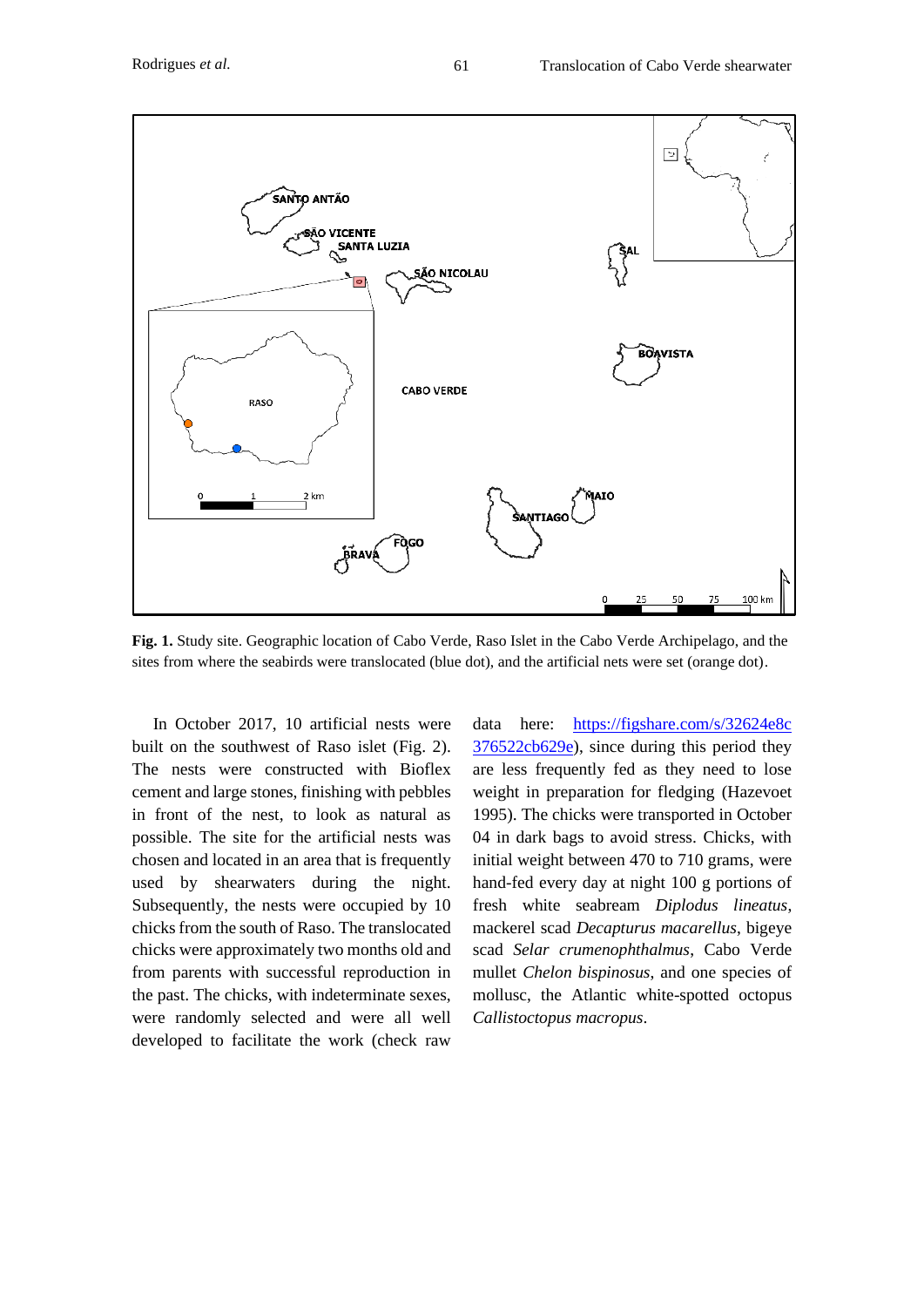

**Fig. 2.** Construction of artificial nests for Cabo Verde shearwaters *Calonectris edwardsii* in the southwest of Raso Islet, Cabo Verde (photos by K. Delgado).

Additionally, ten chicks were randomly selected from a southwest population on Raso Islet to serve as controls. Both translocated and control chicks were monitored three times per week in the mornings. During this monitoring, biometric data was collected – length of wings, and weight. The wing measurement was taken using a ruler  $(\pm 0.5 \text{ mm})$  and weight using a spring scale  $(\pm 10 \text{ g})$ . The chicks were always measured and weighed by the same person. These data were collected until the chicks were able to fly (mid of November). The information gathered was compiled into a database made

available on Figshare [\(https://figshare.com/s/](https://figshare.com/s/%2032624e8c376522cb629e)  [32624e8c376522cb629e\)](https://figshare.com/s/%2032624e8c376522cb629e). Dynamic tables were built to allow data analysis of the mean values per week of both variables. To compare the values of the chicks from artificial and control nests, 5 t-tests were performed between (1) the mean wing length and (2) mean weights in the translocation day, so we may say that the later differences will be due to translocation; (3) the mean maximum weights; and (4) the mean wing length and (5) weights before fledging of the two groups.

## RESULTS

Of the 10 translocated shearwater chicks, all survived and fledged. The first juveniles of shearwater began to fly on the fourth week of monitoring. Regarding the mean wing lengths of the initial and final of the test between

translocated and control juveniles, they did not present very different values (initial  $t<sub>9</sub> = -2.19$ ;  $p= 0.20$ ; final t<sub>9</sub>= 0.23;  $p= 0.40$ ; Fig. 3). In the first few weeks, the mean wing length of the juveniles of translocated shearwater was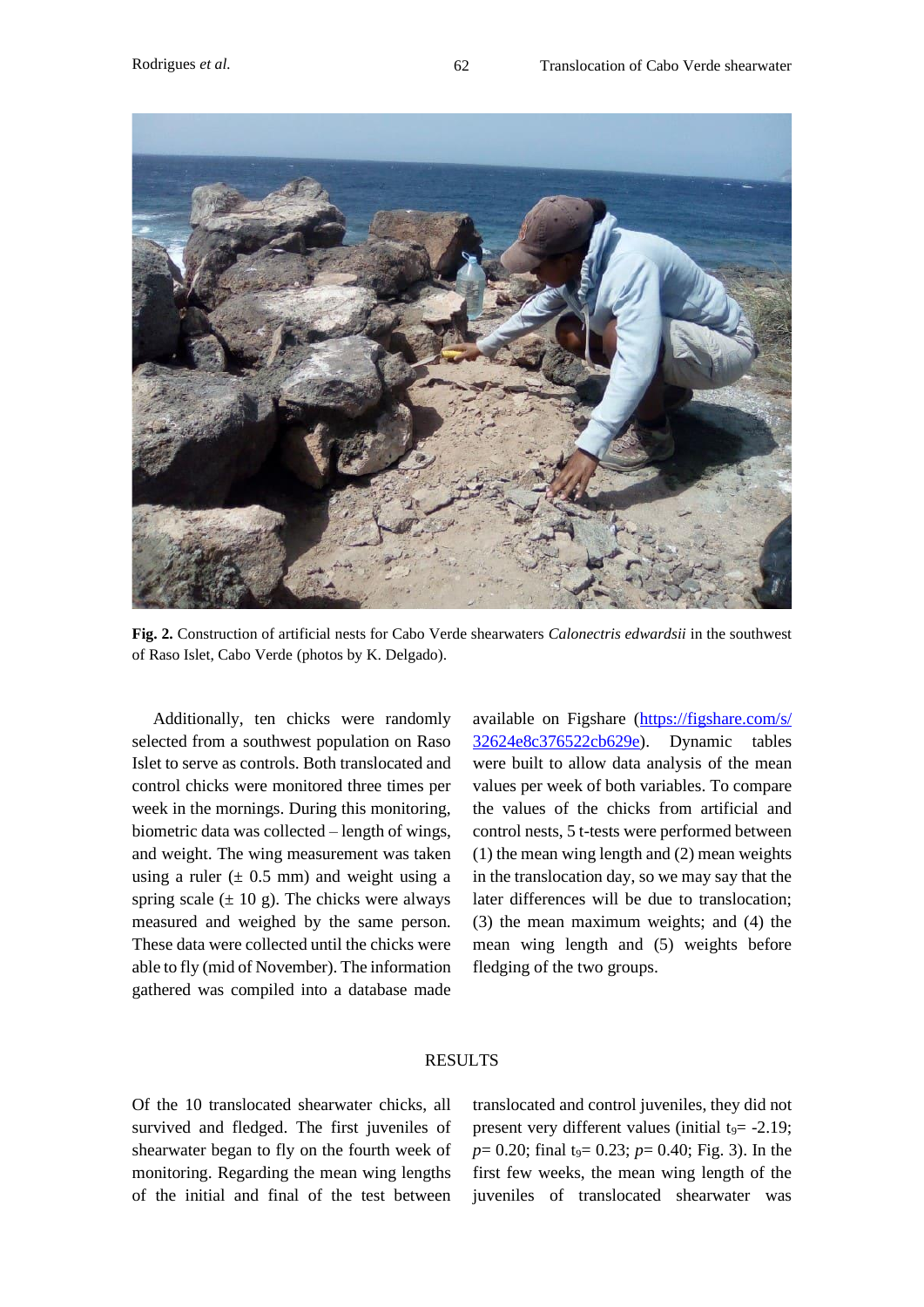slightly higher those of the control. However, from the fourth monitoring week, there was a slight reduction in the average wing length of translocated shearwater juveniles, which remained practically constant until the fledge of the chicks. The values of the initial and final weight (t<sub>9</sub>= 2.39; *p*= 0.02; t<sub>9</sub>= 2.39; *p*= 0.02) were significantly different between groups, but not the mean maximum weight before the fledge of juveniles ( $t_9$ = 0.84;  $p$ = 0.20; Fig. 3).



**Fig. 3.** Results of the artificial nest experiment. Weekly variation of the average ( $\pm$  standard deviation) of the weight (dashed lines) and wing length (full lines) of the 10 translocated (in orange) and the 10 control (in blue) shearwater *Calonectris edwardsii* offsprings of Raso Islet, from translocation until fledging.

## DISCUSSION

The translocation test proved to be viable for future translocations of Cabo Verde shearwaters, as all 10 translocated chicks survived and fledged. The fact that the chicks were removed from their original nests and translocated to artificial nests did not affect their wing growth in comparison to the control chicks, similarly to translocations performed in other seabird island populations (Miskelly *et al.* 2009). In fact, according to Rodrigues (2014) the average wing length of the actual translocated shearwater juveniles (250.1 mm) does not differ much from the average wing length of the juveniles of the 2014 campaign (310.0 mm), also conducted on Raso Islet. However, even if the translocation is successful and all chicks fledge, it does not mean that they will nest there (Oro *et al.* 2011). Monitoring of demographic, behavioural and ecological parameters after reintroduction

several years after translocation is essential to measure its success and make strategic adjustments, if necessary (Bambirra & Ribeiro 2009).

The diet based on selected prey were sufficient to guarantee the body growth of the translocated chicks, since they did not present significant differences in maximum body mass in relation to the other chicks. However, translocated chicks were significantly lighter than the controls and previously monitored chicks before fledging (Rodrigues 2014). This may be due to differences in the sex ratios of the two groups, which were unable to be determined. This observation does not diminish the adequacy of the tested diet for translocation, as this issue may be resolved in future translocations increasing the proportions of food given to the translocated individuals or the frequency they are fed.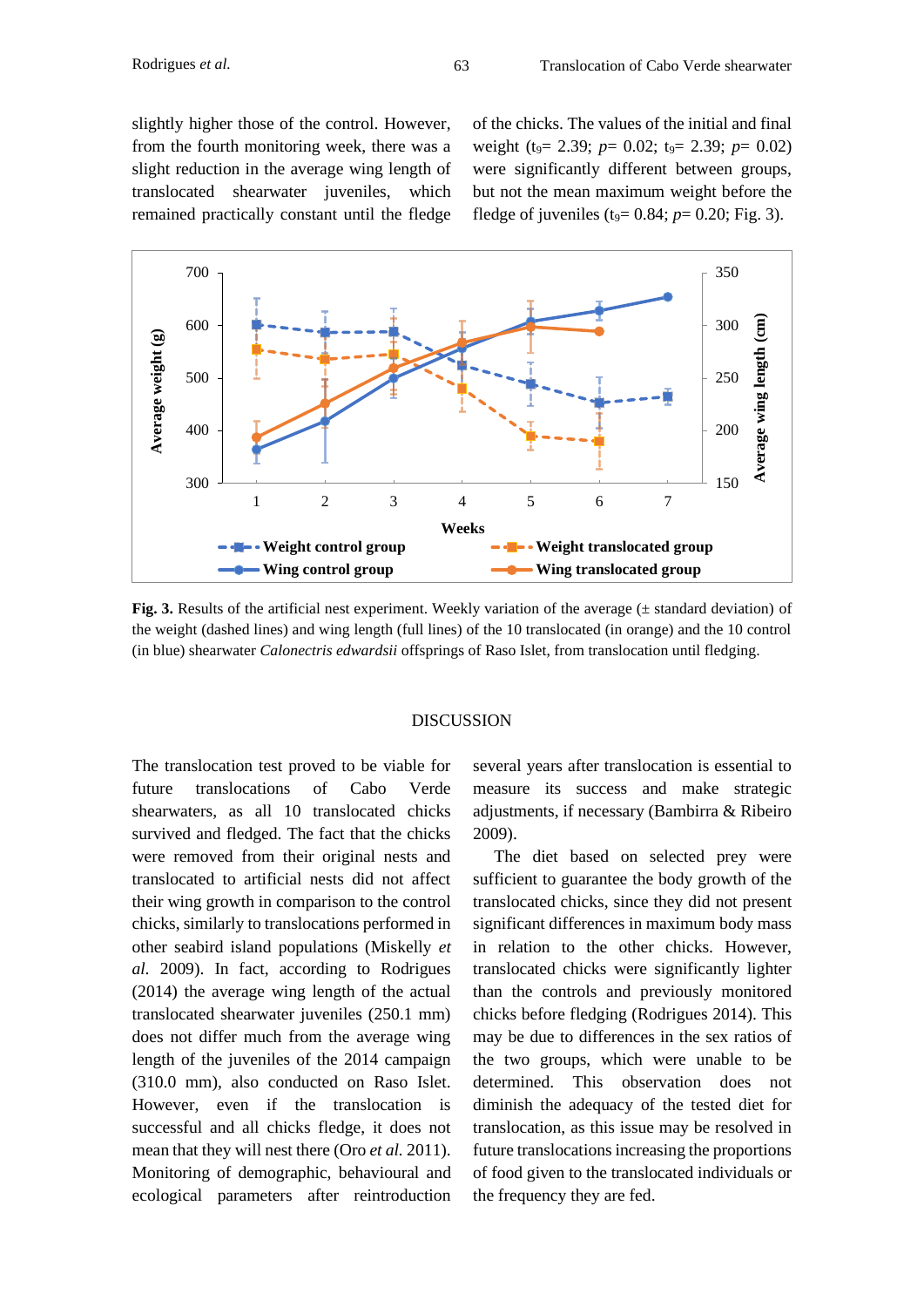Both the translocated and control chick started to lose weight in the third week of monitoring. Weight loss is due to the fact that shearwaters, when still underdeveloped, present a much larger weight, but over time, they begin to lose weight in order to be able to fly to the sea (Lack 1968). Most translocated chick flew in the  $6<sup>th</sup>$  week of monitoring, while control chick flew between the  $6<sup>th</sup>$  and  $8<sup>th</sup>$  week of monitoring. This may indicate that the translocated chicks could be older than the control ones, even though their wing length was similar. Therefore, weight should be also used to estimate age in the following studies.

## CONCLUDING REMARKS

The juveniles of translocated shearwater all survived and flew, which leads us to believe that the method was effective, taking into account the result obtained. However, the success of this method can only be evaluated

after the natural occupation of the nests by adults in the following years, as this was only a test. If occupied, we can build more nests on Santa Luzia and reintroduce this important Cabo Verde endemic species.

#### ACKNOWLEDGEMENTS

This work was undertaken in the scope of the GEF-SGP Project, with the support of the Sociedade Caboverdiana de Zoologia Desertas Fund supported by GEF-SGP (CPV/SGP/ OP5Y1/CORE/BD/11/13). Special thanks to

all the team that was on Raso during data collection, especially K. Chantre and S. Antunes for their support. To J. Ramos and V. Paiva of the University of Coimbra for the support in writing the project.

#### REFERENCES

- Bambirra, S.A. & Ribeiro, A.O. (2009) Tendências nos programas de reintrodução de espécies de animais silvestres no Brasil. *Bioikos*, 23, 103–110.
- BirdLife International (2018) Species factsheet: *Calonectris edwardsii*. Downloaded from [http://www.birdlife.org](http://www.birdlife.org/) on 20/03/2018.
- Freitas, R., Hazevoet C. & Vasconcelos, R. (2015) Geografia e geologia/ Geography and geology. *In:* Vasconcelos, R., Freitas, R. & Hazevoet, C.J. (Eds), *Cabo Verde – História Natural das ilhas Desertas/ The Natural History of the Desertas Islands – Santa Luzia, Branco e Raso*. Sociedade Caboverdiana de Zoologia, Portugal, pp. 14–36.
- Geraldes, P., Kelly, J., Melo, T. & Donald, P. (2016) *The Restoration of Santa Luzia, Republic of Cabo Verde, Seabird monitoring report 2013- 2015. Monitoring Protocols.* Critical Ecosystem Partnership Fund – Sociedade Portuguesa para o Estudo das Aves, Mindelo, Cabo Verde, 32 pp.
- Hazevoet, C.J. (1994) Status and conservation of seabirds in the Cape Verde Islands, *BirdLife Conservation* Series, 1, 279–293.
- Hazevoet, C.J. (1995) The Birds of the Cape Verde Islands. BOU Checklist No. 13. *British Ornithologists' Union*, Tring, UK, 192 pp.
- Hazevoet, C.J. (1996) Lista Vermelha para as aves que nidificam em Cabo Verde. *In:* Leyens T. & Lobin, W. (Eds), *Primeira Lista Vermelha de Cabo Verde*, Courier Forschungsinstitut Senckenberg, pp. 127–135.
- Hazevoet C.J. (2015) Aves Reprodutoras/ breeding birds *In*: Vasconcelos, R., Freitas, R. & Hazevoet C.J. (Eds.), *Cabo Verde – História Natural das ilhas Desertas/ The Natural History of the Desertas Islands – Santa Luzia, Branco e Raso*. Sociedade Caboverdiana de Zoologia, Portugal, pp. 204–240.
- Lack, D. (1968) Ecological adaptations for breeding in birds. London, UK, 409 pp.